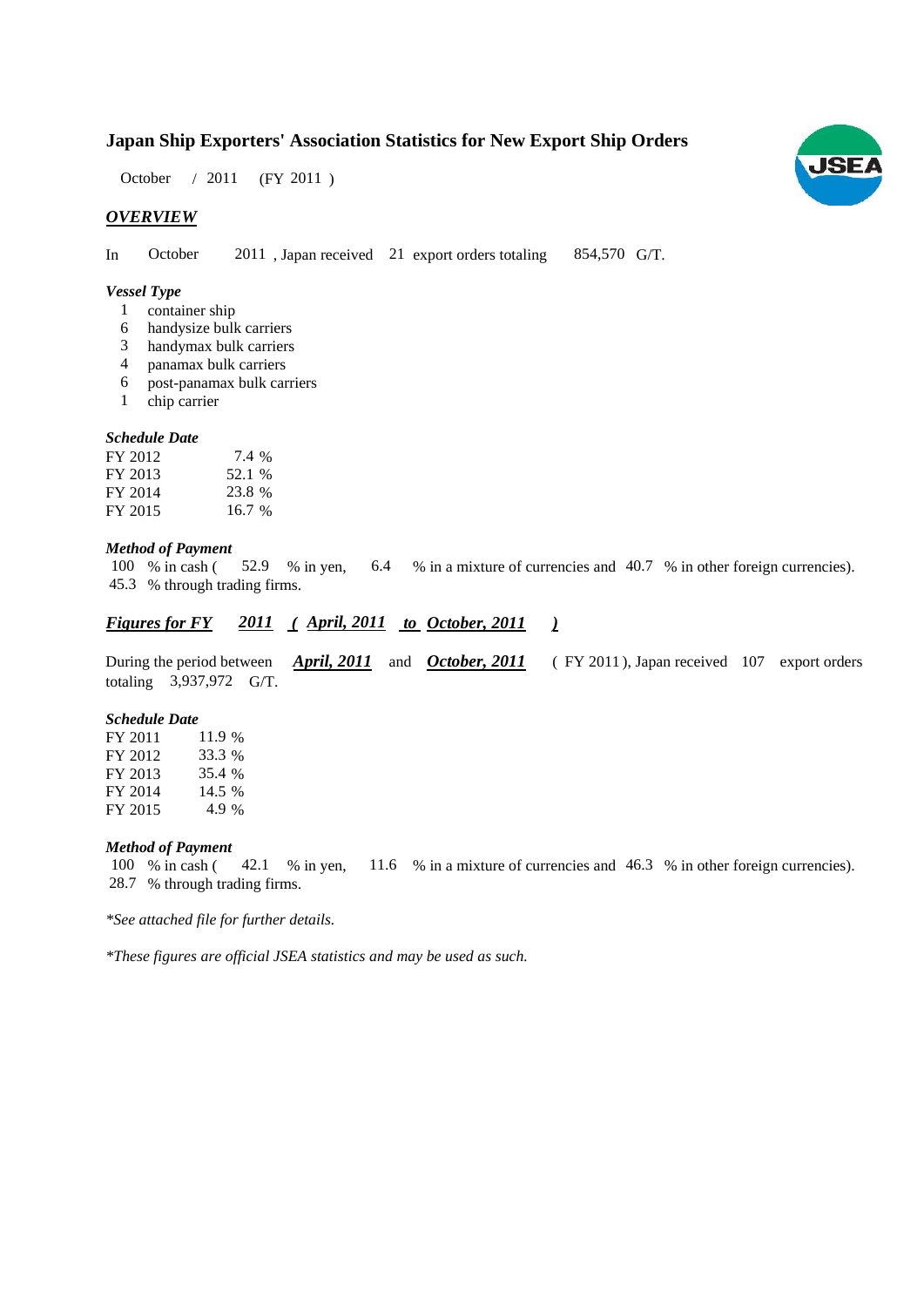# New Export Orders Placed in October 2011 (FY 2011) Based on Fiscal Year

|                       | $\frac{1}{2}$ |                  |     |           |     |             |             |                |     |              |     |                      |     |                  |     |           |
|-----------------------|---------------|------------------|-----|-----------|-----|-------------|-------------|----------------|-----|--------------|-----|----------------------|-----|------------------|-----|-----------|
| Apr 10 to Mar 11      |               | Apr 11 to Jun 11 |     | July 2011 |     | August 2011 |             | September 2011 |     | October 2011 |     | Apr $11$ to Oct $11$ |     | Jan 11 to Oct 11 |     |           |
| Description           | No.           | G/T              | No. | G/T       | No. | G/T         | No.         | G/T            | No. | G/T          | No. | G/T                  | No. | G/T              | No. | G/T       |
| <b>General Cargos</b> |               | 329,500          |     | 240,572   |     |             |             |                |     |              |     | 72,000               |     | 312.572          |     | 312,572   |
| <b>Bulk Carriers</b>  | 282           | 10,773,060       | 49  | 1,714,610 | 131 | 484,020     | $\mathbf Q$ | 346,300        |     | 243,900      | 20  | 782,570              | 100 | 3,571,400        | 160 | 6,140,050 |
| Tankers               | ⊥∠            | 1.319.040        |     |           |     |             |             |                |     |              |     |                      |     |                  |     | 483,140   |
| Combined Carriers     |               |                  |     |           |     |             |             |                |     |              |     |                      |     |                  |     |           |
| Others                |               |                  |     | 54,000    |     |             |             |                |     |              |     |                      |     | 54,000           |     | 54,000    |
| Total                 | 302           | 12,421,600       | 55  | 2,009,182 | '31 | 484,020     | $\Omega$    | 346,300        |     | 243,900      | 21  | 854,570              | 107 | 3,937,972        | 172 | 6,989,762 |
| FY 2009 / FY 2008 (%) |               | $*195.9$         |     | 59.8      |     | 41.8        |             | 25.6           |     | 22.9         |     | 126.5                |     | 51.8             |     | $** 74.4$ |
| In CGT                |               | 5,547,270        |     | 1,009,102 |     | 228,679     |             | 158,613        |     | 131,354      |     | 398,120              |     | 1,925,868        |     | 3,219,598 |

*Figures for shipbuilding orders of 500 G/T and over for export as steel vessels placed with JSEA members are covered.*

\*FY 2010/FY2009

\*\*Calendar Year 2011

JSEA (November 2011)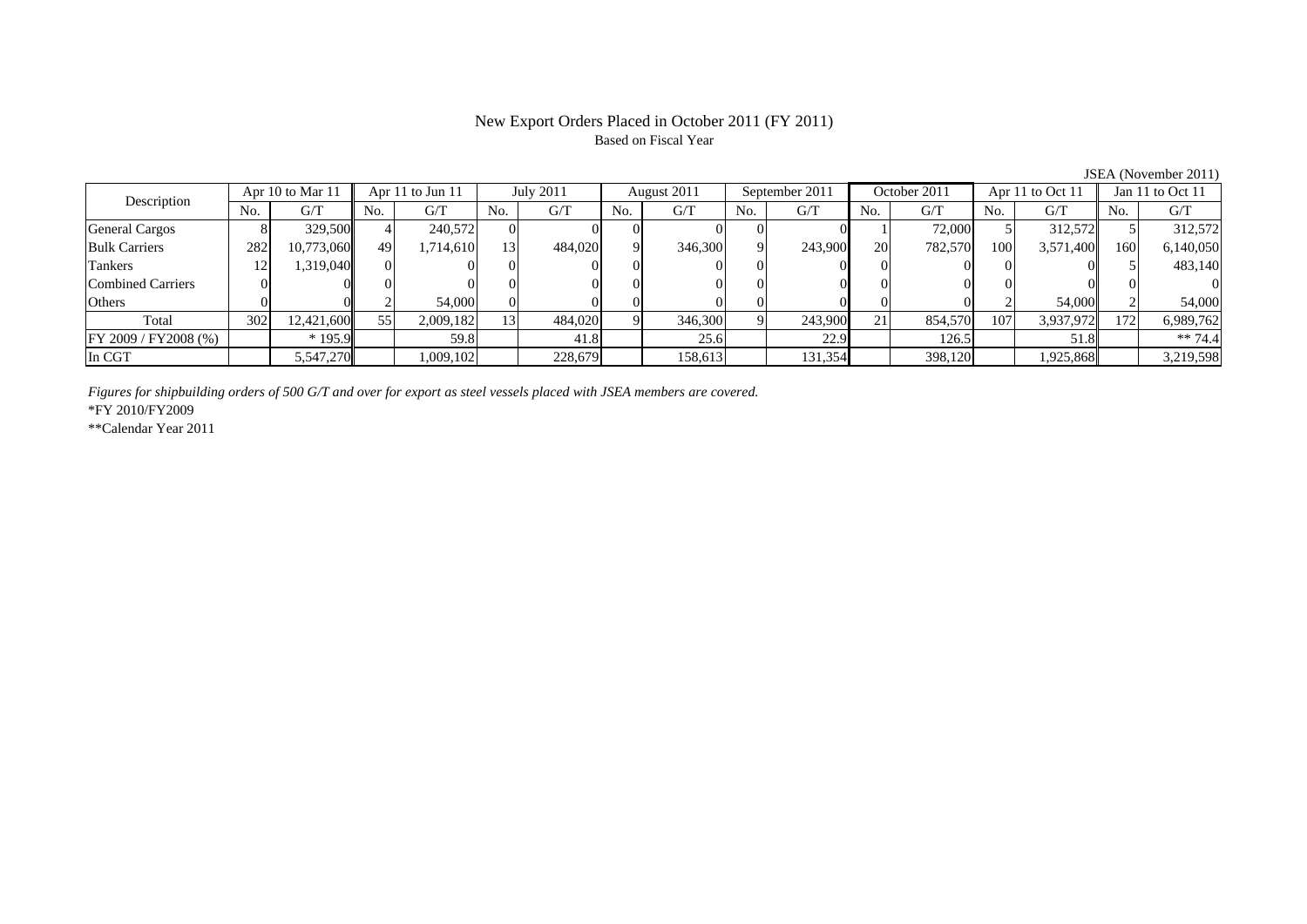# Export Ships Delivered in October 2011 (FY 2011) Based on Fiscal Year

No. G/T No. G/T No. G/T No. G/T No. G/T No. G/T No. G/T No. G/T $G/T$ General Cargos ( 27 1,648,534 7 341,196 1 10,650 3 188,362 3 148,494 0 0 14 688,702 20 1,139,343 Bulk Carriers 254 11,398,272 68 2,959,956 19 714,073 18 673,152 27 1,220,148 20 689,104 152 6,256,433 235 10,058,696 Tankers | 75 | 4,100,842 || 18 887,478 | 5 | 290,658 | 2 | 188,836 | 6 | 369,784 | 4 | 260,159 | 35 | 1,996,915 || 52 | 2,853,777 Combined Carriers 0 0 0 0 0 0 0 0 0 0 0 0 0 0 0 0Others | 2 | 13,616 || 0 | 0 | 0 | 0 | 0 | 0 | 0 | 0 | 0 | 0 | 2 | 13,616 Total 358 17,161,264 93 4,188,630 25 1,015,381 23 1,050,350 36 1,738,426 24 949,263 201 8,942,050 309 14,065,432 FY 2009 / FY2008 (%) \* 103.6 93.5 79.2 135.6 99.0 63.7 91.4 \*\* 91.7 In CGT | | 7,670,227|| | 1,895,344| | 469,459| | 467,920| | 745,690| | 433,817| | 4,012,230|| | 6,239,571 Apr 10 to Mar 11 Apr 11 to Jun 11 July 2011 August 2011 September 2011 October 2011 Apr 11 to Oct 11 Jan 11 to Oct 11 Description

*Deliveries of new shipbuilding orders of 500 G/T and over for export as steel vessels placed with JSEA members are covered.*

\*FY 2010/FY2009

\*\*Calendar Year 2011

JSEA (November 2011)